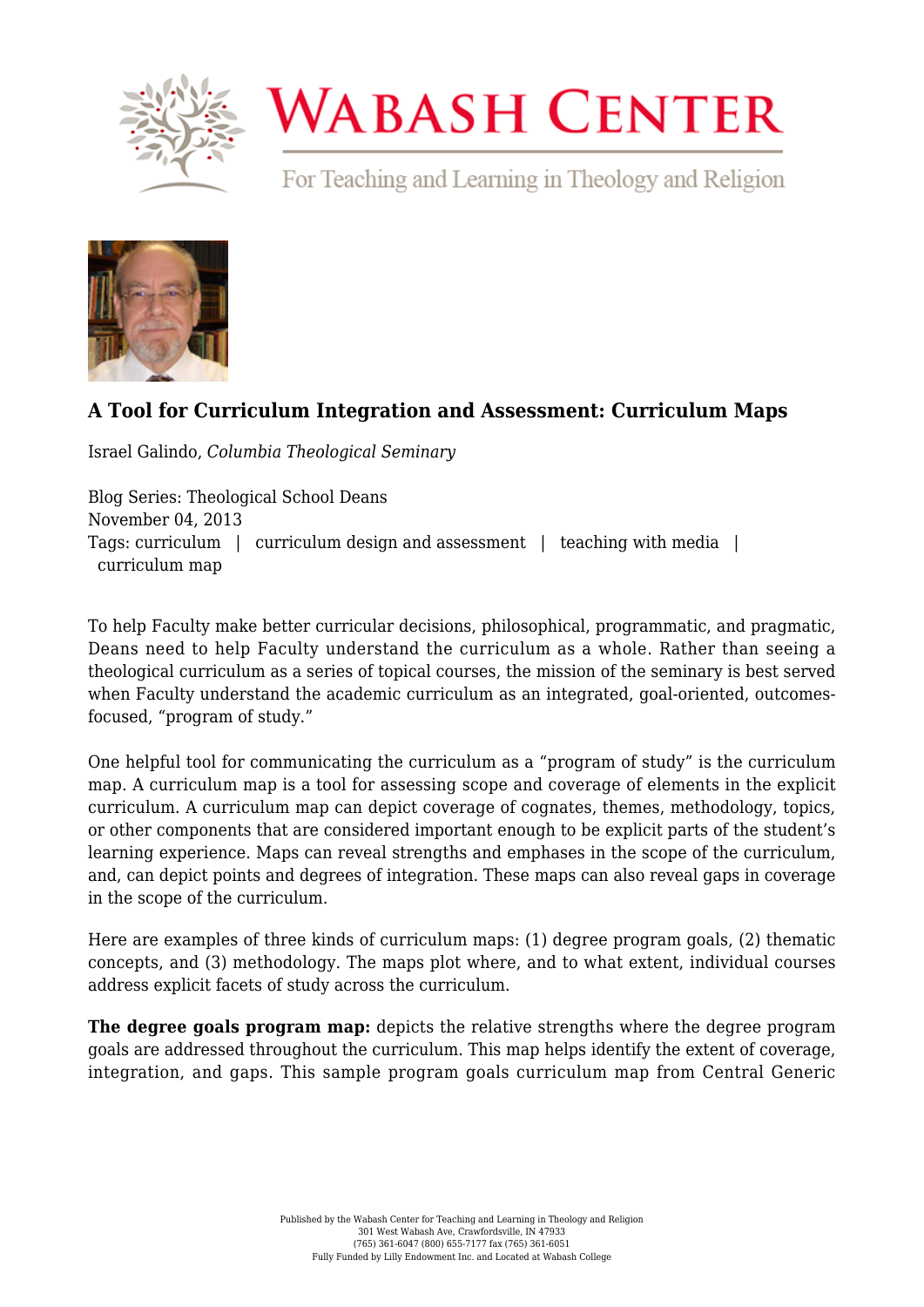Theological Seminary (a fictitious school) shows (1) the three major curriculum goals (right hand column) with supportive derivative goals, (2) a listing of the implicit courses in the three theological cognate areas that make up the course of study, and (3) a graphic plotting of the degree of relative correlation emphasis of each goal within individual courses. Seen as a whole, the map depicts (1) the coverage of the degree program goals across the curriculum, (2) potential "gaps" in the course of study, and (3) points of integration across the curriculum. Click to [Download \(1\) Mapping Goals s](https://www.wabashcenter.wabash.edu/wp-content/uploads/2017/06/1-mapping-goals-ig.pdf)ample curriculum goals maps.



**CALL BOOK SHOP** 

**The thematic concepts map:** identifies themes, topics, and concepts related to the program of study. This sample curriculum map plots to what extent selected concepts are addressed in courses and across the curriculum. The map identifies forty six concepts in this school's M.Div. curriculum and plots their coverage across the course of study by a scale of relative strength (primary, secondary, moderate, minimal, incidental and "not addressed"). The graphic representation provides an interpretation of thematic coverage across the curriculum. Faculty can see topics that are well-covered, and those that are being neglected. Click to [Download \(2\)](https://www.wabashcenter.wabash.edu/wp-content/uploads/2017/06/2-mapping-topics-ig.pdf) [Mapping Topics](https://www.wabashcenter.wabash.edu/wp-content/uploads/2017/06/2-mapping-topics-ig.pdf) a sample curriculum thematic map.

THEMES MAP DOCUMENT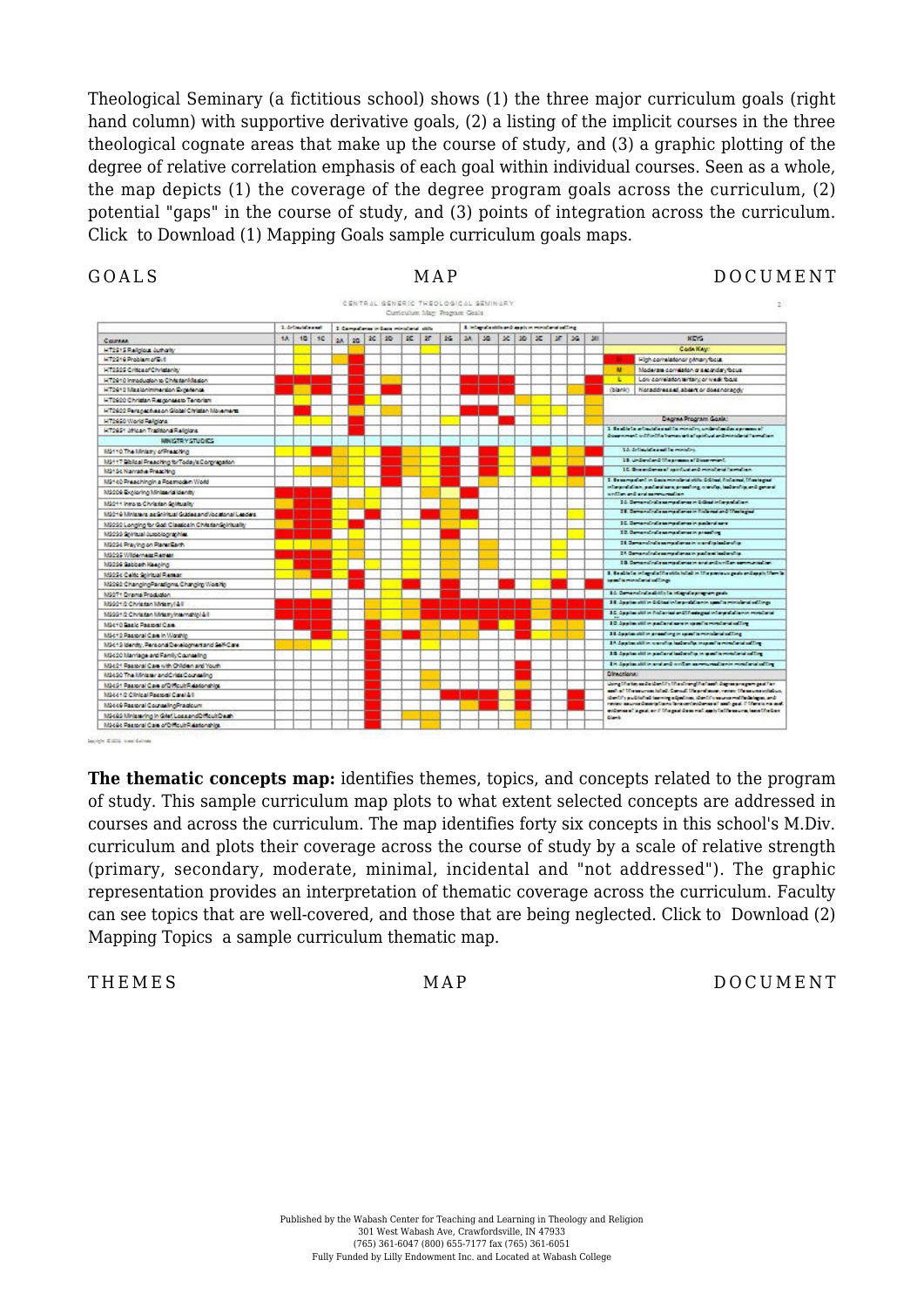

**The methodology map:** identifies the common learning methodologies used throughout the curriculum. Balance in the use of learning modalities enriches the learning experience and accommodates cognitive styles, cognitive domains, skills, multiple intelligences, and individuated instruction. This sample methods map from Central Generic Theological Seminary identifies thirteen common graduate-level appropriate methods and their use as primary, secondary, and tertiary modes in singular courses. The map as a whole serves to depict the range of application of the methods, potential overuse of methods, as well as potential gaps in using a variety of methods and modes of learning. This type of map can encourage Faculty to understand the experiences of students across the curriculum and help them dialog about using more creative and varied teaching methods. Click to [Download \(3\) Mapping Methods a](https://www.wabashcenter.wabash.edu/wp-content/uploads/2017/06/3-mapping-methods-ig.pdf) sample curriculum methods map.

METHODOLOGY MAP DOCUMENT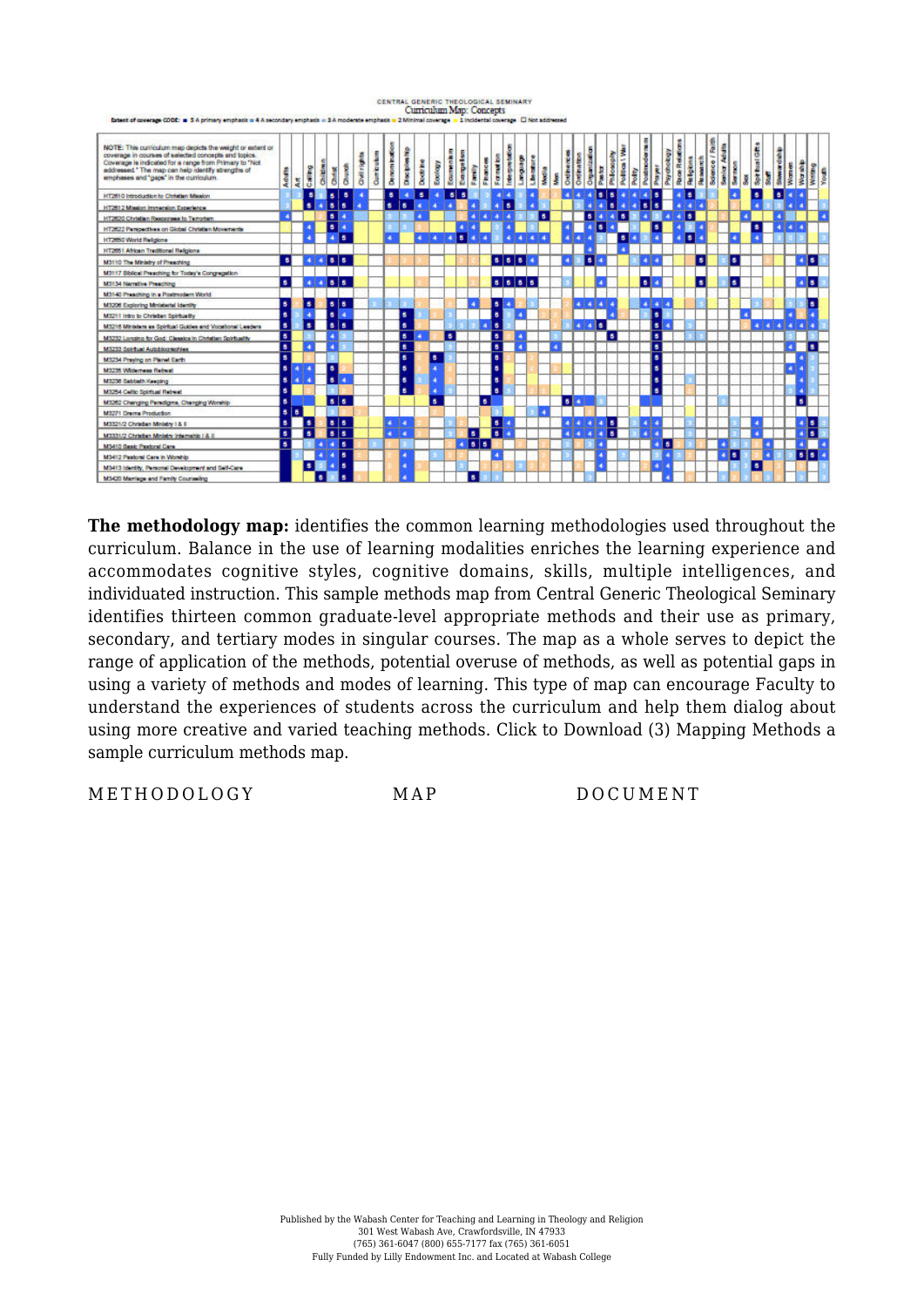

, Lagand: as 1 = Primary = 2 - Secondary = 2 - Tertlery  $\Box$  Not used

|                                                       | Lecture | Research     | <b>Writing</b> |            | Reading Colaboration |     | Interview Reflection | Project | Practicum. | Art      | Journal | Discussion   | <b>Online</b>        |  |
|-------------------------------------------------------|---------|--------------|----------------|------------|----------------------|-----|----------------------|---------|------------|----------|---------|--------------|----------------------|--|
| Course                                                |         |              |                |            |                      |     |                      |         |            |          |         |              |                      |  |
| D10T0 Models of Molcal Insurpresident                 | -       | ×            | $\rightarrow$  |            | <b>ST</b>            |     |                      | ×       |            |          |         | ×            | ÷                    |  |
| <b>B1090 Topics in Biblica Interperation</b>          | - 1     |              | ÷              | $\ddot{}$  | -11                  |     |                      |         |            |          |         | -            | ie.                  |  |
| Encer Biblical Insuranzadonin the Church I.           | ×.      | ÷            | ч.             |            |                      |     |                      | ×       |            |          |         | ٠            |                      |  |
| O1092 Biblical Interpretationin the Church E.         | 12      | ◆            | ٠              |            |                      |     |                      | ×       |            |          |         | ×            |                      |  |
| <b>D11112 Intro Old Teachment &amp; E</b>             | ч       | ٠            |                | τ          | ÷                    |     |                      |         |            |          |         | -11          | -11                  |  |
| Editibilizator in the Elbie                           | ÷,      | 1977         |                |            | -21                  |     |                      |         |            | л.       |         | ×            | <b>A</b>             |  |
| <b>D1121/2 Inno Diblical Hebrew (AR)</b>              | ×       |              |                |            | ÷.                   |     |                      |         |            |          |         | ×            |                      |  |
| D1122 HabrewReadings                                  |         | $+1$         | ×              |            | ×.                   |     |                      | ٠       |            |          |         | $\cdot$      |                      |  |
| D1125.9h                                              | ×.      |              | ۰              |            | ÷                    |     |                      |         |            | -11      |         | -11          |                      |  |
| <b>DI1SE Judges</b>                                   |         |              | -2             | -11        | 48                   |     |                      |         |            |          |         | ٠            |                      |  |
| <b>Driver Januarian</b>                               |         | ×            | ÷              | -11        | ×                    |     |                      | ×       |            | ٠        |         | ×            |                      |  |
| D1159 The Unplice.                                    |         | Ŧ            | - 1            | - 11       | ×                    |     |                      |         |            | ъ.       |         | ×            |                      |  |
| <b>DISTIC Inno New Teamworth E</b>                    | -4      | a.           | н.             |            |                      |     |                      | ×       |            |          |         | ÷            | 12                   |  |
| <b>DISSISNT Greek (A)</b>                             | ₹ŧ.     |              |                |            | ÷.                   |     |                      |         |            |          |         | ◆            | -21                  |  |
| 91591 The Gospel of John                              | ×       | ¥            | ×              | ×,         |                      |     |                      |         |            |          |         | ÷            |                      |  |
| Er 552 Greek Flaschroch Acts.                         |         |              | 12             | -21        | ÷                    |     |                      |         |            |          |         | Ŧ            | ×                    |  |
| EHESS (scalifica)                                     | ۰.      | Ŧ            | -11            | - 11       |                      |     |                      |         |            |          |         | ×            | ÷.                   |  |
| 91597 Greek Readings in the Goape of Mark             |         |              | -91            | -11        |                      |     |                      |         |            |          |         | $\leftarrow$ | a.                   |  |
| Dr.S79 Women and New Teammer Naratves                 |         |              |                |            |                      |     |                      |         |            |          |         |              |                      |  |
| ShSSO Christian Preschingabout Jens and Judalem       | 18      |              |                |            |                      |     |                      | ×       |            |          |         |              | -2                   |  |
| HTS111 Introduction to the Chitecter Tradition (AI)   | -21     | ٠            | ÷.             | $\pm$      | o                    |     |                      | ÷.      |            | ٠        |         | ٠            | 12                   |  |
| HT2120 Creatile and maginator: Women Leades In Chuch  |         |              |                |            | ÷                    |     |                      |         |            | ÷        |         |              | -2                   |  |
| H12125 Classics of Chitestan Literature               |         |              | 1              | ٠          | ×.                   |     |                      |         |            |          |         |              | $\ddot{\phantom{1}}$ |  |
| HT2125 Prayerin the Spirituality of the öncler Chusch |         |              |                |            |                      |     |                      | -       |            |          |         |              |                      |  |
| HT2140 Christenic/arcitie Rise of slam-               | -2      | $\cdot$      | ч.             |            |                      |     |                      |         |            | $\Delta$ |         | $\cdot$      | 2.                   |  |
| HT2141 Monagic Rogs In the Radical Reformation        |         | ×            | ٠              |            | ×                    |     |                      |         |            |          |         | ×            |                      |  |
| HT2190 The BanderHeitage                              |         |              |                | ٠          | $\sim$               |     |                      |         |            |          |         |              | ÷                    |  |
| HT2910 Introduction to ChristianMagion                | ٠       |              | ÷              | <b>AT</b>  |                      |     |                      |         |            |          |         | ٠            |                      |  |
| FIT2912 Missionimmersion Experience                   | -2      | ◆            | $\mathcal{F}$  | $\cdot$    | $+$                  | ◆   | ۰.                   |         |            |          |         |              |                      |  |
| HT2620 Christian Rashonaego Tenorism                  | 3       | $\mathbf{R}$ | п÷,            | 1          |                      | ÷.  | -21                  |         |            |          |         |              |                      |  |
| HT2622 Perspective on Global Christian Movement.      | ÷       |              |                |            |                      |     | w                    | -21     |            |          |         | ٠            |                      |  |
| HT2650 World Religions                                | к÷.     | $+1$         | ist.           | <b>ALC</b> | -47                  | -21 | ÷                    |         |            |          |         | ٠            |                      |  |
| HT2651 öffican Traditional Religions                  |         |              |                |            |                      |     |                      |         |            |          |         |              |                      |  |
| MS110 The Minkey of Presching                         | ٠       | ÷L.          | ÷              | Đ          |                      |     |                      | ۰       |            |          |         |              |                      |  |
| MS117 Biblical Preaching for Today's Congregation     |         |              |                |            |                      |     |                      |         |            |          |         |              |                      |  |
| MSHSK Narradus Preaching                              | -1      | ٠            | ×              |            |                      |     |                      |         |            |          |         |              |                      |  |
| MS206 Exploring Minimurial Identity                   | ×       |              |                |            |                      |     |                      |         |            |          |         |              |                      |  |

**Maps as Educational Tools** Involving Faculty in the creation of a curriculum map helps instructors understand the curriculum as a whole, and to see where and how individual courses "fit" in the course of study. To implement this faculty development activity, create a blank curriculum map (program goals, methods, topics or concepts, etc.) and distribute to the faculty with instructions like:

" Study each map to familiarize yourself with the instrument. On each map use the code to plot the degree to which your course addresses the elements being assessed. Be as accurate as you can. Remember that not every course will be able to, or is expected to, address every element on any map. The curriculum map is intended to help analyze and asses the curriculum as a whole. "You may want to review your course syllabi to determine how overt each map element is identified (program goals, themes, and methodologies). If you plot something on the map because you "know in your head" that it fits, but you don't see it identified in the syllabus, consider updating the syllabus so that it communicates, and aligns, overtly the curricular elements you plot. "Once you have completed plotting your courses on the map pass it along to another professor in your discipline area. Consider working together with one or more colleague as you identity and plot the components on each map. Once all professors in your area complete the map please return it to the Dean."

Once you compile the input from faculty members, publish and review the maps as a Faculty.